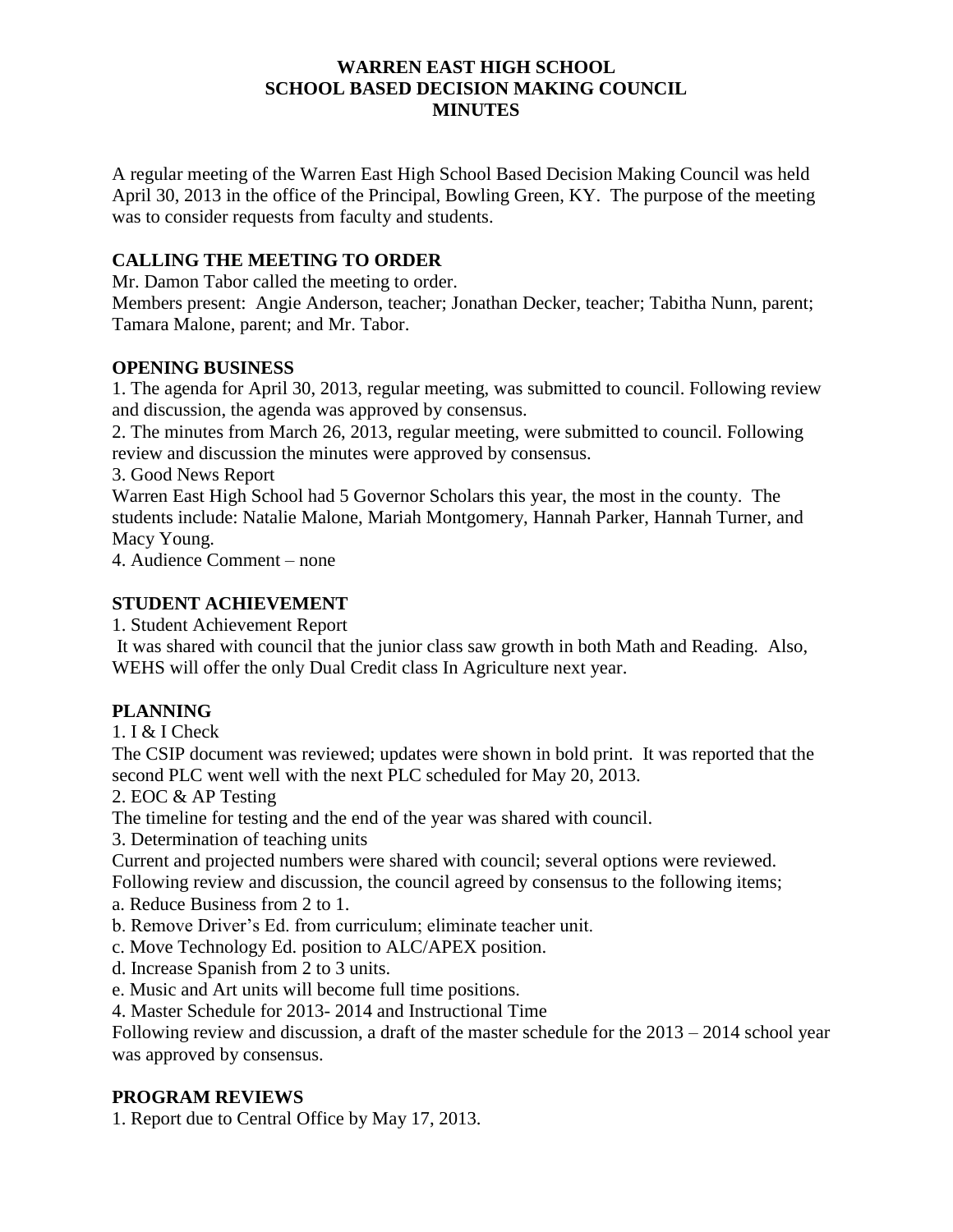## **BUDGET REPORT**

1. School Activity Funds 2012 - 2013

The School Activity Budget was reviewed; in awesome shape, best in 3 years.

2. Approve School Activity Funds 2013 – 2014

A projection for next year's activity budget was submitted to council. Following review and discussion, the council approved by consensus the School Activity Budget for the 2013 – 2014 school year.

3. SBDM Allocation Budget

The budget was shared with the council. Several areas were reported in the red, but bottom line is in the black so it is okay.

# **COMMITTEE REPORTS**

1. Policy Committee

The Policy committee minutes for April 23, 2013, meeting were submitted the council. Policies to be reviewed or added were reviewed.

2. CSIP Committee

This committee will meet again in May to revise plan and will then submit to council.

## **NEW BUSINESS**

1. SBDM elections

The following have been elected as teacher representatives for the SBDM council for the 2013 – 2014 school year: Johnathan Cline, Jennifer Cooper, and Lorrie Reeves. Parent elections will be held May 10, 2013, from 7:30a.m. to 6:00p.m.

2. Naming the Football field

A letter was received by council from Jonathan Vincent requesting that the football field be named after Coach Jim Ross. Following review and discussion, the council agreed by consensus, to name the Football field after Coach Jim Ross.

3. PBIS Update

The latest data was shared with council.

# **ON GOING LEARNING**

1. PLC's PLC's are up and running; agenda for May meeting is set.

# **AGENDA**

- 1. Fundraisers and Field trips
- 2. Master Schedule
- 3. Policies and By-Laws

# **PERSONNEL**

Consultation for the purpose of filling vacant position:

Closed Session: Mr. Tabor made the motion pursuant to the provisions of KRS 61.801 (1)(f) that the council go into closed session for discussion which might lead to the appointment of needed employees. The motion was approved by consensus.

The council came back into open session.

1. Selection of a Dance Team Coach position:

Mr. Tabor informed the council that he would be recommending to the superintendent that Jill West be employed to the Dance Team Coach position for the 2013-2014 school year.

2. Selection of a Dance Team Assistant Coach position:

Mr. Tabor informed the council that he would be recommending to the superintendent that Gabby Sachs be employed to the Dance Team Assistant Coach position for the 2013-2014 school year.